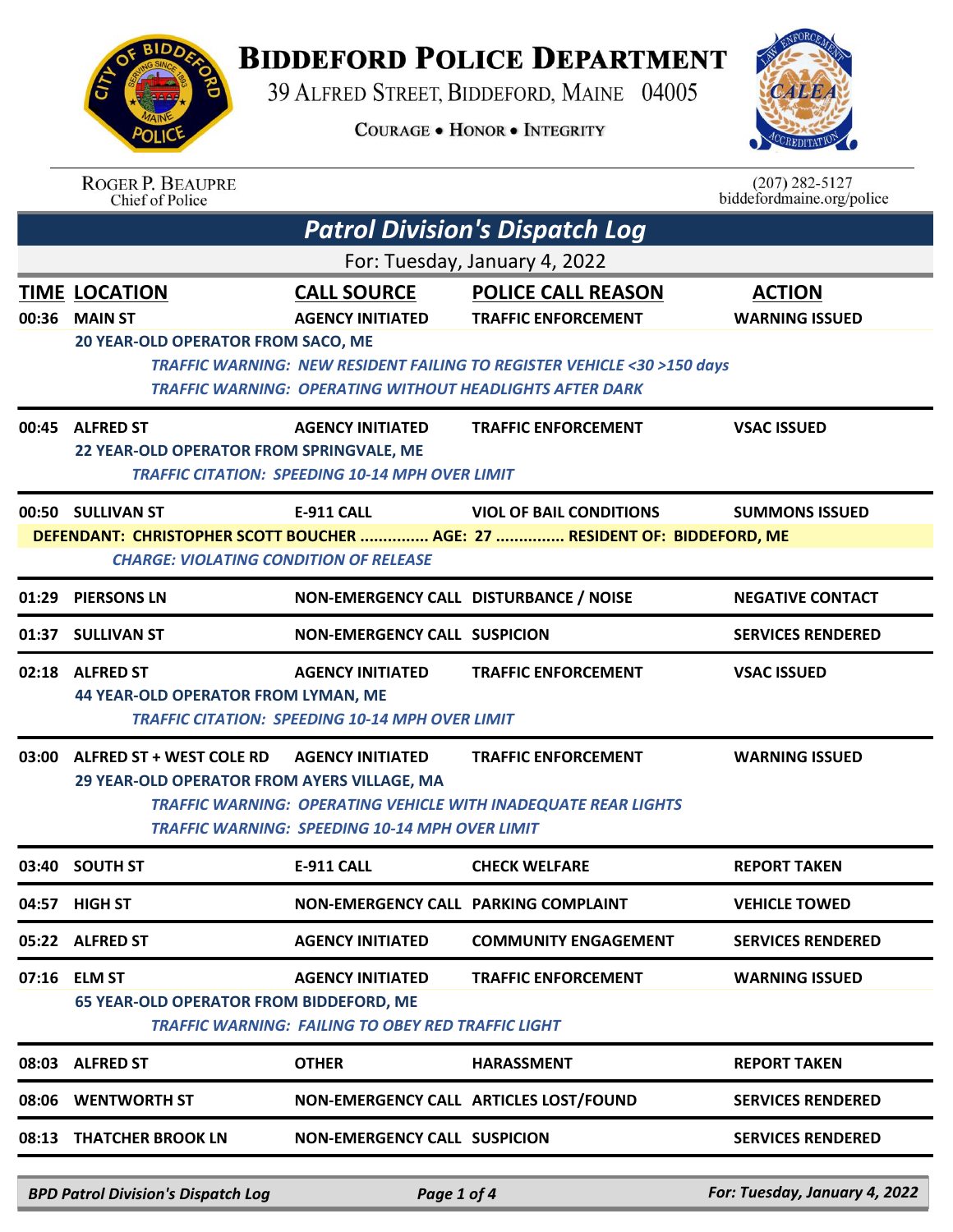| 09:09 | <b>TIME LOCATION</b><br><b>ELM ST</b>                                         | <b>CALL SOURCE</b><br><b>AGENCY INITIATED</b>                                    | <b>POLICE CALL REASON</b><br><b>ANIMAL COMPLAINT</b>                                            | <b>ACTION</b><br><b>SERVICES RENDERED</b> |
|-------|-------------------------------------------------------------------------------|----------------------------------------------------------------------------------|-------------------------------------------------------------------------------------------------|-------------------------------------------|
| 09:37 | <b>ELM ST</b><br>39 YEAR-OLD OPERATOR FROM PORTLAND, ME                       | <b>AGENCY INITIATED</b><br><b>TRAFFIC WARNING: FAILURE TO REGISTER VEHICLE</b>   | <b>TRAFFIC ENFORCEMENT</b>                                                                      | <b>WARNING ISSUED</b>                     |
| 09:43 | <b>SOUTH ST + RIVER RD</b><br>35 YEAR-OLD OPERATOR FROM SANFORD, ME           | <b>AGENCY INITIATED</b>                                                          | <b>TRAFFIC ENFORCEMENT</b><br>TRAFFIC WARNING: OPERATE VEHICLE W/O VALID INSPECTION CERTIFICATE | <b>WARNING ISSUED</b>                     |
| 09:44 | <b>MEDICAL CENTER DR</b>                                                      | <b>AGENCY INITIATED</b>                                                          | <b>TRAFFIC ENFORCEMENT</b>                                                                      | <b>SERVICES RENDERED</b>                  |
| 09:47 | <b>ELM ST</b><br>26 YEAR-OLD OPERATOR FROM KENNEBUNK, ME                      | <b>AGENCY INITIATED</b><br><b>TRAFFIC WARNING: FAILURE TO REGISTER VEHICLE</b>   | <b>TRAFFIC ENFORCEMENT</b><br>TRAFFIC WARNING: OPERATE VEHICLE W/O VALID INSPECTION CERTIFICATE | <b>WARNING ISSUED</b>                     |
| 10:06 | <b>SOUTH ST + MAY ST</b><br><b>63 YEAR-OLD OPERATOR FROM BIDDEFORD, ME</b>    | <b>AGENCY INITIATED</b><br><b>TRAFFIC WARNING: SPEEDING 10-14 MPH OVER LIMIT</b> | <b>TRAFFIC ENFORCEMENT</b>                                                                      | <b>WARNING ISSUED</b>                     |
|       | 10:16 SOUTH ST                                                                | <b>AGENCY INITIATED</b>                                                          | <b>OUT FOR FOLLOW UP</b>                                                                        | <b>SERVICES RENDERED</b>                  |
|       | 10:18 ALFRED ST                                                               | E-911 CALL                                                                       | <b>VEHICLE CRASH - POLICE ONLY</b>                                                              | <b>SERVICES RENDERED</b>                  |
|       | 10:42 ALFRED ST                                                               | NON-EMERGENCY CALL FRAUD / SCAM                                                  |                                                                                                 | <b>REPORT TAKEN</b>                       |
|       | 10:42 ALFRED ST<br>DEFENDANT: GREGORY D MORIN  AGE: 39  RESIDENT OF: SACO, ME | <b>OTHER</b><br><b>CHARGE: THEFT BY UNAUTHORIZED TAKING OR TRANSFER (FELONY)</b> | <b>PAPERWORK</b>                                                                                | <b>SUMMONS ISSUED</b>                     |
|       | 10:44 HILL ST + POOL ST                                                       | <b>AGENCY INITIATED</b>                                                          | <b>ALL OTHER</b>                                                                                | <b>REFERRED OTHER AGENCY</b>              |
|       | 10:51 WATER ST<br>33 YEAR-OLD OPERATOR FROM PORTLAND, ME                      | <b>AGENCY INITIATED</b><br><b>TRAFFIC WARNING: FAILURE TO REGISTER VEHICLE</b>   | <b>TRAFFIC ENFORCEMENT</b>                                                                      | <b>WARNING ISSUED</b>                     |
|       | 10:52 LAYMAN WAY                                                              | <b>AGENCY INITIATED</b>                                                          | <b>OUT FOR FOLLOW UP</b>                                                                        | <b>SERVICES RENDERED</b>                  |
| 11:04 | <b>OLD ALFRED RD</b>                                                          | <b>AGENCY INITIATED</b>                                                          | <b>ANIMAL COMPLAINT</b>                                                                         | <b>SERVICES RENDERED</b>                  |
|       | 11:18 WESTMORE AVE                                                            | <b>WALK-IN AT STATION</b>                                                        | <b>FRAUD / SCAM</b>                                                                             | <b>REPORT TAKEN</b>                       |
|       | 11:24 HILL ST                                                                 | <b>E-911 CALL</b>                                                                | <b>DOMESTIC COMPLAINTS</b>                                                                      | <b>GONE ON ARRIVAL</b>                    |
| 11:38 | <b>MAIN ST + ADAMS ST</b>                                                     | <b>E-911 CALL</b>                                                                | <b>ASSIST: VEHICLE CRASH - FIRE / EMS TRANSPORT TO HOSPITAL</b>                                 |                                           |
|       | 12:35 ALFRED ST<br><b>CHARGE: PUBLIC URINATION OR DEFECATION</b>              | <b>AGENCY INITIATED</b>                                                          | <b>PAPERWORK</b><br>DEFENDANT: CIVIL VIOLATION BY A MALE  AGE: 24  RESIDENT OF: BIDDEFORD, ME   | <b>SUMMONS ISSUED</b>                     |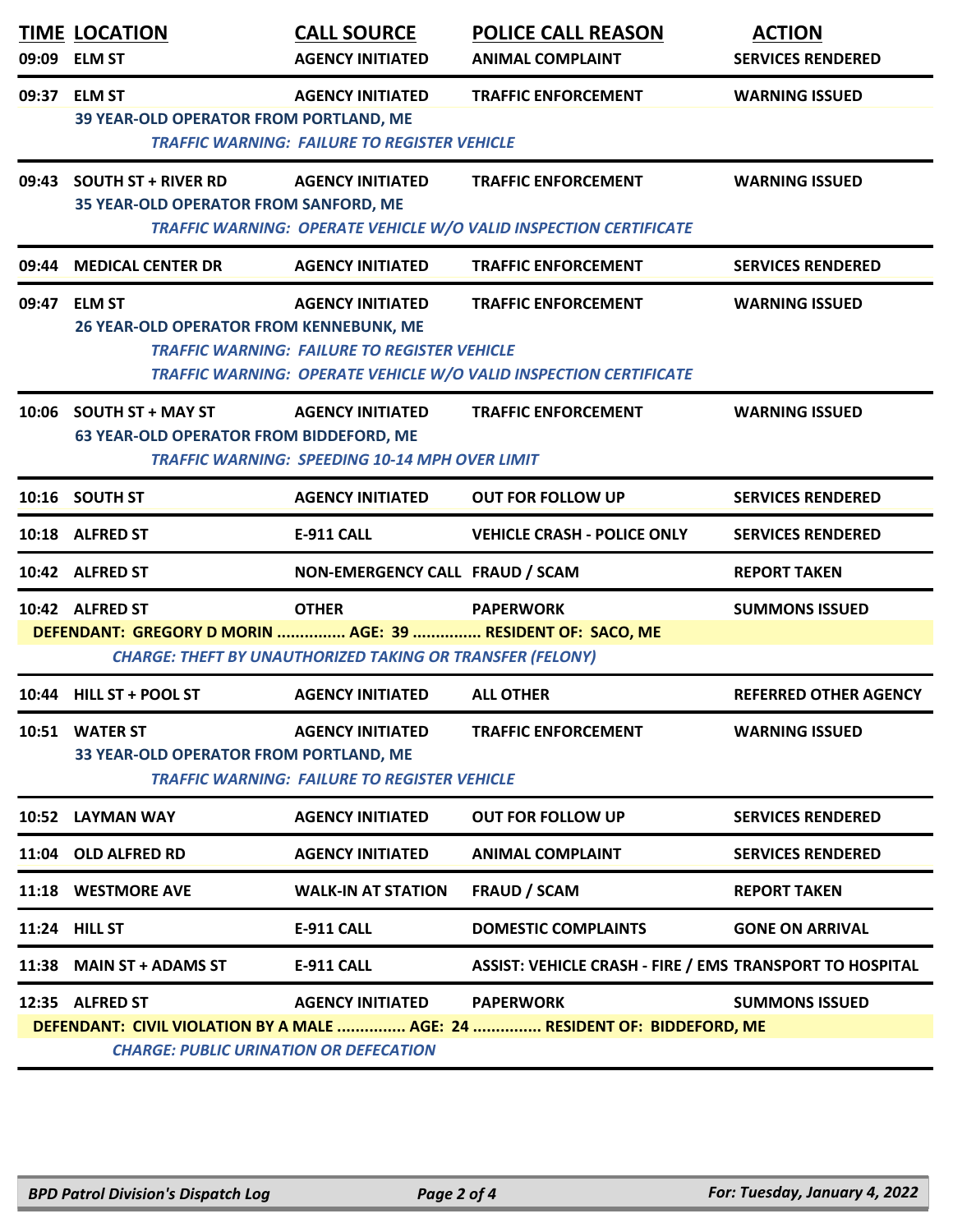|       | <b>TIME LOCATION</b><br>12:41 MOUNTAIN RD                                                | <b>CALL SOURCE</b><br><b>AGENCY INITIATED</b>                                    | <b>POLICE CALL REASON</b><br><b>TRAFFIC ENFORCEMENT</b>                                                                                                              | <b>ACTION</b><br><b>WARNING ISSUED</b> |
|-------|------------------------------------------------------------------------------------------|----------------------------------------------------------------------------------|----------------------------------------------------------------------------------------------------------------------------------------------------------------------|----------------------------------------|
|       | 29 YEAR-OLD OPERATOR FROM BIDDEFORD, ME                                                  |                                                                                  | <b>TRAFFIC WARNING: FAILING TO NOTIFY STATE OF NAME AND ADDRESS CHANGE</b><br><b>TRAFFIC WARNING: OPERATE VEHICLE W/O VALID INSPECTION CERTIFICATE</b>               |                                        |
| 13:03 | <b>MARINER WAY</b>                                                                       | <b>NON-EMERGENCY CALL SUSPICION</b>                                              |                                                                                                                                                                      | <b>GONE ON ARRIVAL</b>                 |
|       | 13:06 ALFRED ST + LAMBERT ST<br>81 YEAR-OLD OPERATOR FROM SACO, ME                       | <b>AGENCY INITIATED</b><br><b>TRAFFIC WARNING: SPEEDING 10-14 MPH OVER LIMIT</b> | <b>TRAFFIC ENFORCEMENT</b>                                                                                                                                           | <b>WARNING ISSUED</b>                  |
| 13:07 | <b>MARINER WAY</b>                                                                       | <b>NON-EMERGENCY CALL CHECK WELFARE</b>                                          |                                                                                                                                                                      | <b>GONE ON ARRIVAL</b>                 |
|       | 13:13 ELM ST + MASON ST<br>35 YEAR-OLD OPERATOR FROM SANFORD, ME                         | <b>AGENCY INITIATED</b>                                                          | <b>TRAFFIC ENFORCEMENT</b><br>TRAFFIC WARNING: OPERATE VEHICLE W/O VALID INSPECTION CERTIFICATE                                                                      | <b>WARNING ISSUED</b>                  |
|       | 13:28 GREEN ST + BIRCH ST<br><b>CHARGE: OPERATING WHILE LICENSE SUSPENDED OR REVOKED</b> | <b>AGENCY INITIATED</b>                                                          | <b>OPER AFTER SUSPENSION</b><br>DEFENDANT: BENJAMIN R BANCROFT  AGE: 43  RESIDENT OF: RAYMOND, ME<br>TRAFFIC WARNING: OPERATING VEHICLE WITH INADEQUATE BRAKE LIGHTS | <b>SUMMONS ISSUED</b>                  |
|       | 13:33 ELM ST                                                                             | <b>E-911 CALL</b>                                                                | <b>ASSIST: MEDICAL W/ ASSIST</b>                                                                                                                                     | <b>NO TRANSPORT</b>                    |
|       | 13:42 ELM ST                                                                             | NON-EMERGENCY CALL FRAUD / SCAM                                                  |                                                                                                                                                                      | <b>SERVICES RENDERED</b>               |
| 14:01 | <b>WESTMORE AVE</b>                                                                      | <b>E-911 CALL</b>                                                                | <b>ALARM - POLICE</b>                                                                                                                                                | <b>BUILDING CHECK/SECURE</b>           |
| 14:09 | <b>MAY ST + TAYLOR ST</b>                                                                |                                                                                  | NON-EMERGENCY CALL VEHICLE CRASH - POLICE ONLY                                                                                                                       | <b>SERVICES RENDERED</b>               |
|       | 14:11 CENTER ST + ELM ST                                                                 | <b>E-911 CALL</b>                                                                | <b>CHECK WELFARE</b>                                                                                                                                                 | <b>GONE ON ARRIVAL</b>                 |
|       | 14:12 MAPLEWOOD AVE                                                                      | <b>NON-EMERGENCY CALL SUSPICION</b>                                              |                                                                                                                                                                      | <b>REPORT TAKEN</b>                    |
|       | 14:20 STATE ST                                                                           | NON-EMERGENCY CALL OUT FOR FOLLOW UP                                             |                                                                                                                                                                      | <b>SERVICES RENDERED</b>               |
|       | 14:21 CENTER ST + ELM ST                                                                 | <b>RADIO</b>                                                                     | <b>ASSIST: MEDICAL</b>                                                                                                                                               | <b>NO TRANSPORT</b>                    |
|       | 14:27 ALFRED ST                                                                          | <b>E-911 CALL</b>                                                                | <b>VEHICLE CRASH - POLICE ONLY</b>                                                                                                                                   | <b>STATE FORM TAKEN</b>                |
|       | 15:02 MAIN ST                                                                            | <b>NON-EMERGENCY CALL WEAPONS</b>                                                |                                                                                                                                                                      | <b>REPORT TAKEN</b>                    |
|       | 15:03 MAIN ST                                                                            | E-911 CALL                                                                       | <b>ALL OTHER</b>                                                                                                                                                     | <b>SERVICES RENDERED</b>               |
|       | 15:12 ALFRED ST                                                                          | <b>NON-EMERGENCY CALL CODES ENFORCEMENT</b>                                      |                                                                                                                                                                      | <b>NO VIOLATION</b>                    |
|       | 15:41 GREEN ST                                                                           | NON-EMERGENCY CALL FRAUD / SCAM                                                  |                                                                                                                                                                      | <b>SERVICES RENDERED</b>               |
|       | 15:48 ADAMS ST                                                                           | NON-EMERGENCY CALL PARKING COMPLAINT                                             |                                                                                                                                                                      | <b>PARKING TICKET ISSUED</b>           |
|       | 15:51 ALFRED ST                                                                          | <b>NON-EMERGENCY CALL CHECK WELFARE</b>                                          |                                                                                                                                                                      | <b>TRANSPORT TO HOSPITAL</b>           |
|       | 16:00 PROSPECT ST                                                                        | <b>E-911 CALL</b>                                                                | 911 MISUSE                                                                                                                                                           | <b>SERVICES RENDERED</b>               |
|       | <b>16:26 BOULDER WAY</b>                                                                 | E-911 CALL                                                                       | <b>VEHICLE CRASH - POLICE ONLY</b>                                                                                                                                   | <b>SERVICES RENDERED</b>               |